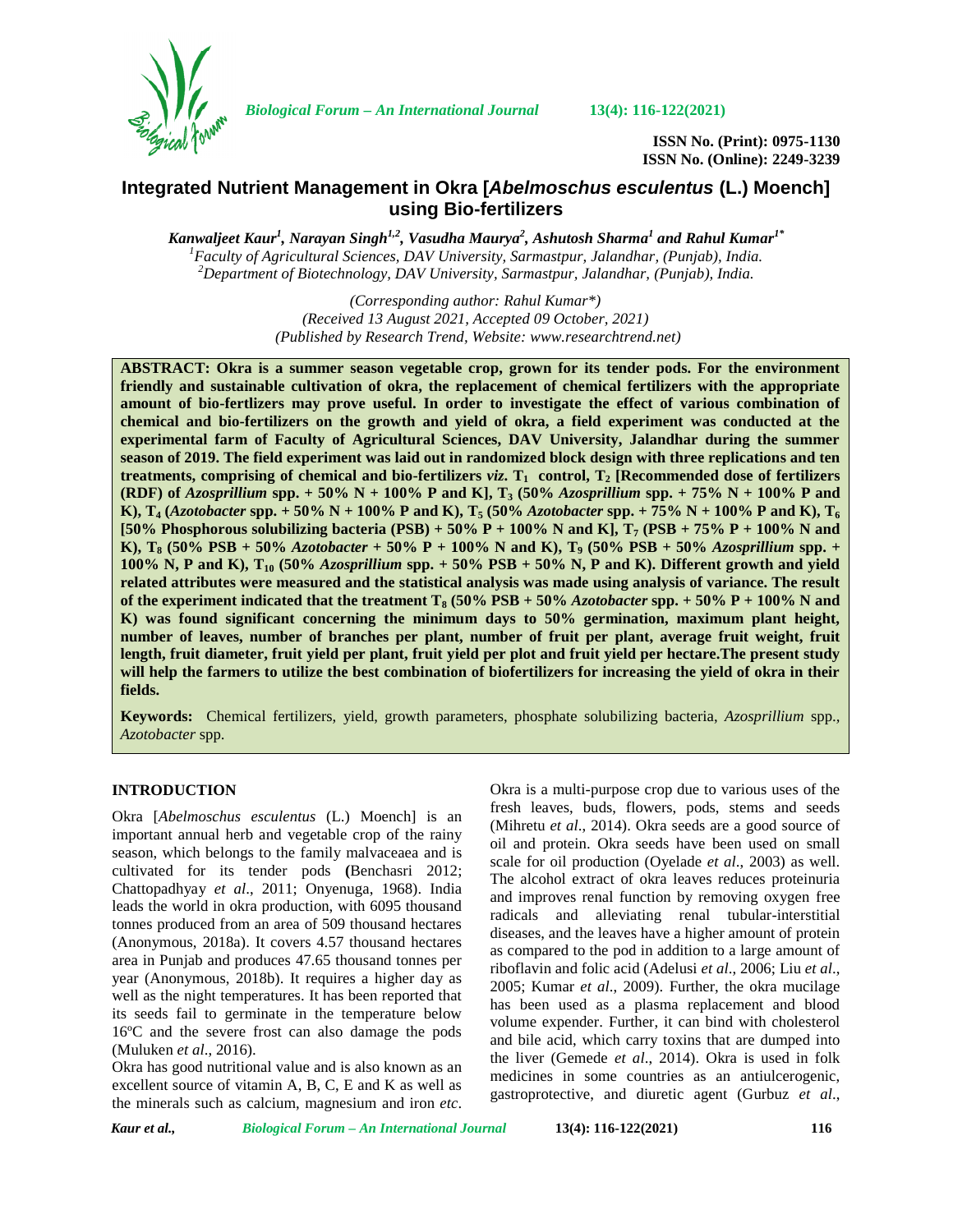2003). Its tender green fruits are consumed fried or cooked as a vegetables and as well as in salads, soups, and stews. Leaves of okra are further used for medicinal purposes for the treatments of many diseases like cardiovascular disorders, diabetes, digestive diseases and in some forms of cancers *etc.,* (Gemede *et al*., 2015).

To improve both the qualitative and quantitative parameters of okra, there is a need to use different fertilizers. The indiscriminate applications of inorganic fertilizers has led to a nutrient imbalance, thereby resulting in deterioration of soil health. The costs of chemical fertilizers are rising, making them unaffordable for small-scale farmers. The use of organic and inorganic fertilizers in combinations may be helpful for improving the soil conditions as well as crop yield. The application of plant nutrients through various organic sources like compost, farmyard manure, and bio-fertilizers *etc.*, are among the alternative choices for farmers for effient nutrient management in okra **(**Choudhary *et al*., 2015).

Chemical fertilizers (nitrogen and phosphorus) are considered as the major external source of essential nutrients for plant growth and development. Plants require nitrogen in large quantities for their growth and development, as it is an essential constituent of amino acids, which is the active component of protoplast, chlorophyll, proteins, and amides *etc.* It encourages vegetative growth by cell division and increases the development of stems and leaves and tends to produce succulence in okra (Sharma *et al*., 2016). Whereas, phosphorus is essential for many fundamental processes in plants like photosynthesis, respiration, and for the synthesis of nucleic acid, protein, and membrane phospholipid, *etc.,* (Dissanayaka *et al*., 2021). The phosphorus deficiency in soils can also be overcomed with the use of chemical phosphate fertilisers. Di ammonium phosphate (DAP-46 %  $P_2O_5$ ), Triple Super Phosphate (TSP-30 %  $P_2O_5$ ), Single Super Phosphate (SSP-14 and 18 %  $P_2O_5$ ), and Nitrophos (NP-23 %)  $P_2O_5$ ) are the most widely used chemical fertilisers as major sources of phosphorus (Rashid, 2005).

However, for achieving high levels of production, vegetable crop plants should be supplied with an adequate quantity of manures and/or fertilizers. Recycling of various cattle wastes and their incorporation in the soil after proper decomposition is among one of the way of improving soil health, crop yield as well as the quality. The utilization of biofertilizers for improving crop yield and soil health is now well established. Moreover, the biological nitrogen fixation takes place at relatively low energy input and practically at no cost. The use of phosphate solubilizing bacteria as inoculants, improves the plant phosphorus uptake and also helps in risinge crop yield. Phosphate solubilizers from the genera *viz*., *Pseudomonas*, *Bacillus*, and *Rhizobium* are mostly preffered. The

formation of organic acids is considered as the primary mechanism for mineral phosphate solubilization, and acid phosphatases play a key role in this process (Rodrıiguez and Fraga 1999).

The growth promoting abilities of PSB include the ability to dissolve insoluble phosphates, fix nitrogen, produce ACC deaminase, produce siderophoreand secrete plant growth regulators like indole-3-acetic (IAA) (Emami *et al*., 2020). Further, *Azotobacter* spp. also besides providing nitrogen, can synthesizes PGRs (Plant growth regulators) like IAA and GA (Gibberllic acid). *Azospirrilium* spp. leads to increase in crop yield by improving root development and mineral uptake (Shree *et al*., 2014). Fixed forms of soil phosphates are also solubilized and mineralized by PSB. Plant growth, phosphorus solubilization, and phosphatase activities are affected by arbuscular mycorrhizal fungi (AMF), PSB, and phospho-compost (PC), which are made from phosphate-laundered sludge and organic wastes (alkaline and acidic) (El-Maaloum *et al*., 2020). *Azospirrilum* spp. fix 10-40 kg nitrogen/ha/season in many vegetable crops thereby saves 25-30% nitrogenous fertilizers, where as *Azatobacter* saves 10- 20% nitrogenous fertilizers (Pathak *et al*., 2017). Among these, *Azosprillium* spp*.* as a nitrogen fixer and PSB as phosphates solubilizers have gained much importance, and there has been an encouraging response to the inoculation with *Azosprillium* and PSB. The integrated use of organic and inorganic nitrogenous fertilizers has gained attention to fulfill the farmers economic requirement as well as to manage ecological conditions on long-term basis (Chahal *et al*., 2019).

It has been observed that the sole application of biofertilizers or inorganic fertilizers is not able to sustain crop growth and productivity, therefore, the present investigation was carried out to study the effect of different combinations of chemical and bio-fertilizers on the growth in tearm of plant height, number of leaves per plant, and number of branches per plant, yield in term of number pf fruits per plant, fruit length and fruit width in *A. esculantus.* The present study was an attempt to study on the effect of integrated nutrient management on growth and yield of okra. Also, the objective of the study was to investigate and trace out the combination of chemical and bio-fertilizer best suited for the optimum growth and yield of okra in Jalandhar region of Punjab. Moreover, the studies of this kind also create awareness on the use of biofertilizers among students, researchers, agricultural extention workers and the farming community leading towards a holistic and sustainable farming goals.

#### **MATERIALS AND METHODS**

The experiment was carried out at the research farm of faculty of agricultural sciences, DAV University, Jalandhar, Punjab, India during summer seassion of the year 2019. Geographically, the research farm is located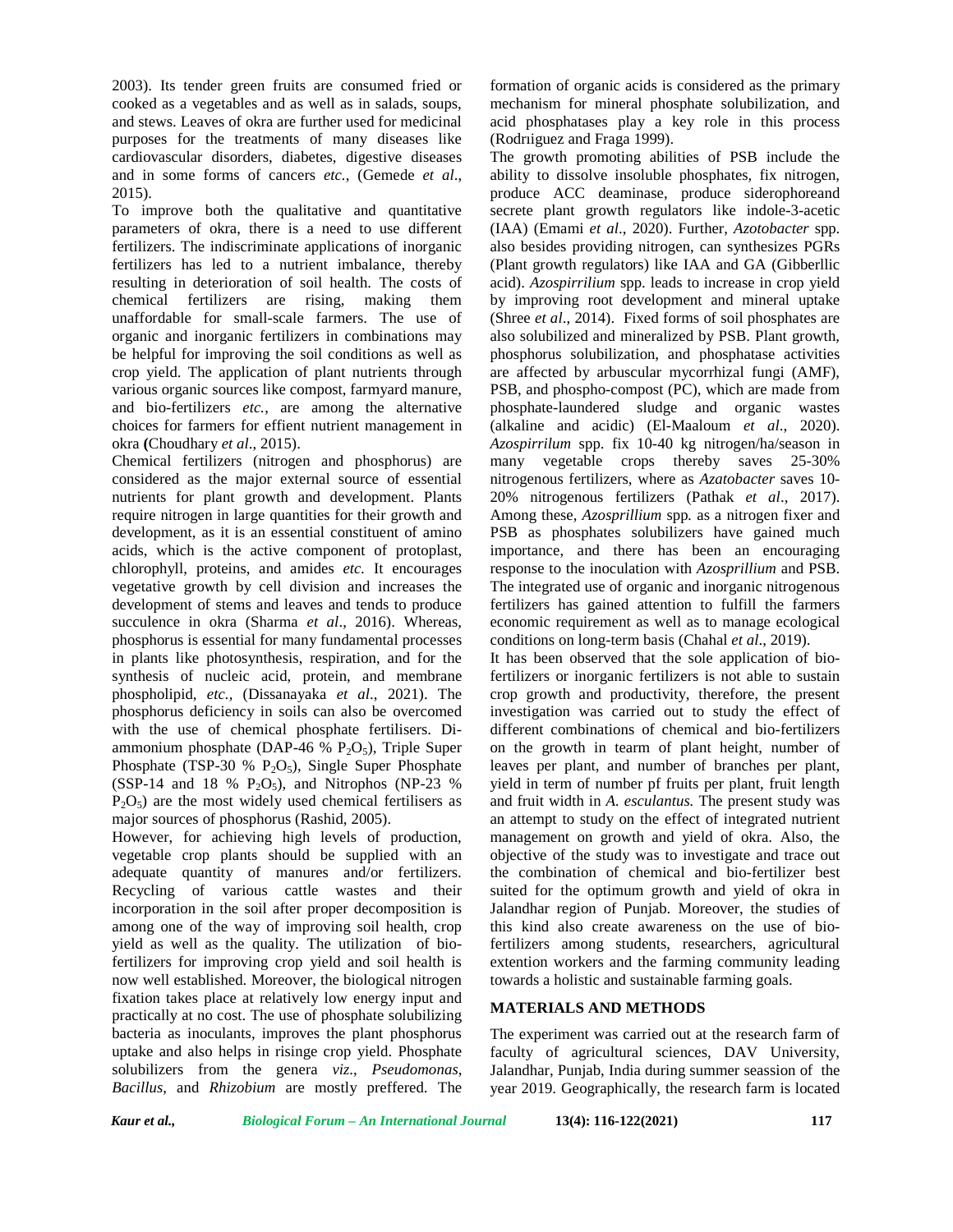at 31º33'00 North (latitude) and 75º56'99 East (longitude) with an average altitude 230 meters. In this region the minimum and maximum temperature varies from 25ºC to 48ºC in summers (April to June), with average annual rain fall of 700 mm.

**(i) Plant material:** Plant material, *i.e.* okra *cv*. Arkaanamika (Agrilabhbeej Limited, Gwalior) was procured from Anil Seed Shop, Gurdaspur, Punjab. Before priming, the seeds were treated with Bavistin @  $2g/kg$ .

**(ii) Fertilizers and Bio-fertilizers:** Commercial fertilizer and biofertilizer formulations of NPK (Iffco), *Azospirillum* (syngenta), *Azotobacter* (Maharastra fertilizer india Pvt Ltd), PSB (UPL) were procured from the local market of Jalandhar, Punjab, India and tested along with the experimental formulations.

**(iii) Experimental design:** The experiment was laid out in Randomized Block Design (RBD) with three replications and ten treatment combinations represented in Table 1, comprising of  $T_1$  [RDF (100:60:50 kg/ha)],  $T_2$  (RDF of *Azosprillium* spp.  $+$  50% N  $+$  100% P and K fertilizers),  $T_3$  (50% of *Azosprillium* spp.+ 75% N + 100% P and K),  $T_4$  (RDF of *Azotobacter* spp.  $+$  50% N +100% P and K),  $T_5$  (50% of *Azotobacter* spp. +75% N + 100% P and K),  $T_6$  (50% PSB + 50% P + 100% N and K),  $T_7$  ( RDF of PSB + 75% P + 100% N and K),  $T_8$ (50% PSB + 50% *Azosprillium* spp. + 100% NPK), T<sup>9</sup> (PSB + 50% *Azotobacter* spp. + 50% P + 100% N and K), T<sup>10</sup> (50% *Azosprillium* spp. + 50% PSB + 50% NPK). The land was prepared to tilth by repeated ploughing and harrowing. The mechanical composition of soil was *viz*., fine sand (73.2%), silt (11.2%), clay (15.6%) and chemical composition as available nitrogen (219.62 kg/ha), available phosphorous (23.10 kg/ha), available potassium (27.00 kg/ha), organic carbon (0.79%) and soil pH 8.9. The seeds of okra @15kg/hectare were manually sown in lines at a depth of 3-4 cm with a spacing of 45 cm between rows and 30 cm between plants.

**Table 1: Details of all treatments.**

| <b>Treatment</b><br>no. | <b>Details of the treatment</b>                               |
|-------------------------|---------------------------------------------------------------|
| $T_1$                   | Recommended Dose of Fertilizers (RDF)                         |
| T <sub>2</sub>          | RDF of Azosprillium + 50% N + 100% P and K                    |
| $T_3$                   | 50% Azosprillium + 75% N + 100% P and K                       |
| $T_4$                   | RDF of $Azotobacter + 50\% N + 100\% P$ and K                 |
| T <sub>5</sub>          | 50% <i>Azotobacter</i> + 75% $N$ + 100% <i>P</i> and <i>K</i> |
| T <sub>6</sub>          | 50% PSB + 50% P + 100% N and K                                |
| $T_7$                   | RDF of $PSB + 75\% P + 100\% N$ and K                         |
| $T_8$                   | 50% PSB + 50% Azotobacter + 50% P + 100% N<br>and K           |
| T <sub>9</sub>          | 50% PSB + 50% Azosprillium +100% N, P and K                   |
| $T_{10}$                | 50% Azosprillium + 50% PSB + 50% N, P and K                   |

**(iv) Inter-cultural operations:** Sowing was done on 8th March, 2019 and seedlings emerged after 7-8 days of sowing. Light irrigation was given after the sowing. All other recommended inter-cultural practices (recommended package of practices, PAU Ludhiana 2019) were followed to raise the crop.

**(v) Treatment with biofertilizers:** The bio-fertilizers *viz*., *Azotobacter* spp.*, Azosprillium* spp*.,* and PSB were applied in the form of their commercially available formulation, through soil application near the root zone area of the plants, according to the treatment details/guidelines supplied by the manufacturer. The chemical fertilizers were applied in split doses following during cropping period. Observations with respect to growth and yield were recorded during the growth period of the crop.

**(vi) Statistical analysis:** The data collected was subjected to Analysis of Variance (ANOVA) in RBD with Fisher's post-hoc test to find the critical difference (CD) ammong different treatment means using SPSS software (version 15.0) to check the significant differences among treatments at  $p$  0.05, according to Gomez and Gomez (1984) and OPSTAT (Sheoran *et al.,* 1998).

## **RESULTS AND DISCUSSION**

#### *A. Effect of various combinations of chemical and biofertilizers on the growth of okra*

The growth cheracterstics recordedin the present study *viz*., plant height, number of leaves per plant and number of branches per plant, are presented in Table 2. The application of chemical fertilizers and their different combinations with the bio-fertilizers significantly increased the plant height, number branches and leaves after 60 and 90 DAS (days after sowing), but was not-signficantly different at 30 DAS (F-test;  $p(0.05)$ . The effects of the different treatments of chemical and bio-fertilizers on the height of okra plant shows that the combination treatment  $T_8$  (50%)  $PSB + 50\%$  *Azotobacter* + 50% P + 100% N and K) had maximum plant height (55.11cm), (90.26 cm) then the  $T_1$  (39.09cm), (65.05cm) respectively on 60 and 90 DAS. The mean data pertaining to number of leaves/plant at 30, 60, 90 DAS, are presented in Table 2. Also, there was no significant differences in number of leaves at 30 DAS among the treatments, while at 60 and 90 DAS data showed a significant difference. The combination treatment  $T_8$  (50% PSB + 50%) *Azotobacter* + 50% P + 100% N and K) shows maximum number of leaves (12.53), (27.17) then the  $T_1$  $(8.50)$ ,  $(12.50)$  respectively at 60 and 90 DAS. The number of branches per plant at 30 DAS data was found to be non-significant. The number of branches per plant at 60 and 90 DAS was found maximum in  $T_8$ (50% PSB + 50% *Azotobacter* + 50% P +100% N and K), which were found to be 2.00, 2.10, than  $T_1$  *i.e.* 1.03 and 2.10 respectively. Therefore, a significant improvement in the above three growth parameters was recorded in okra at 60 and 90 DAS, suggesting the efficacy of incorporation of bio-fertilizers.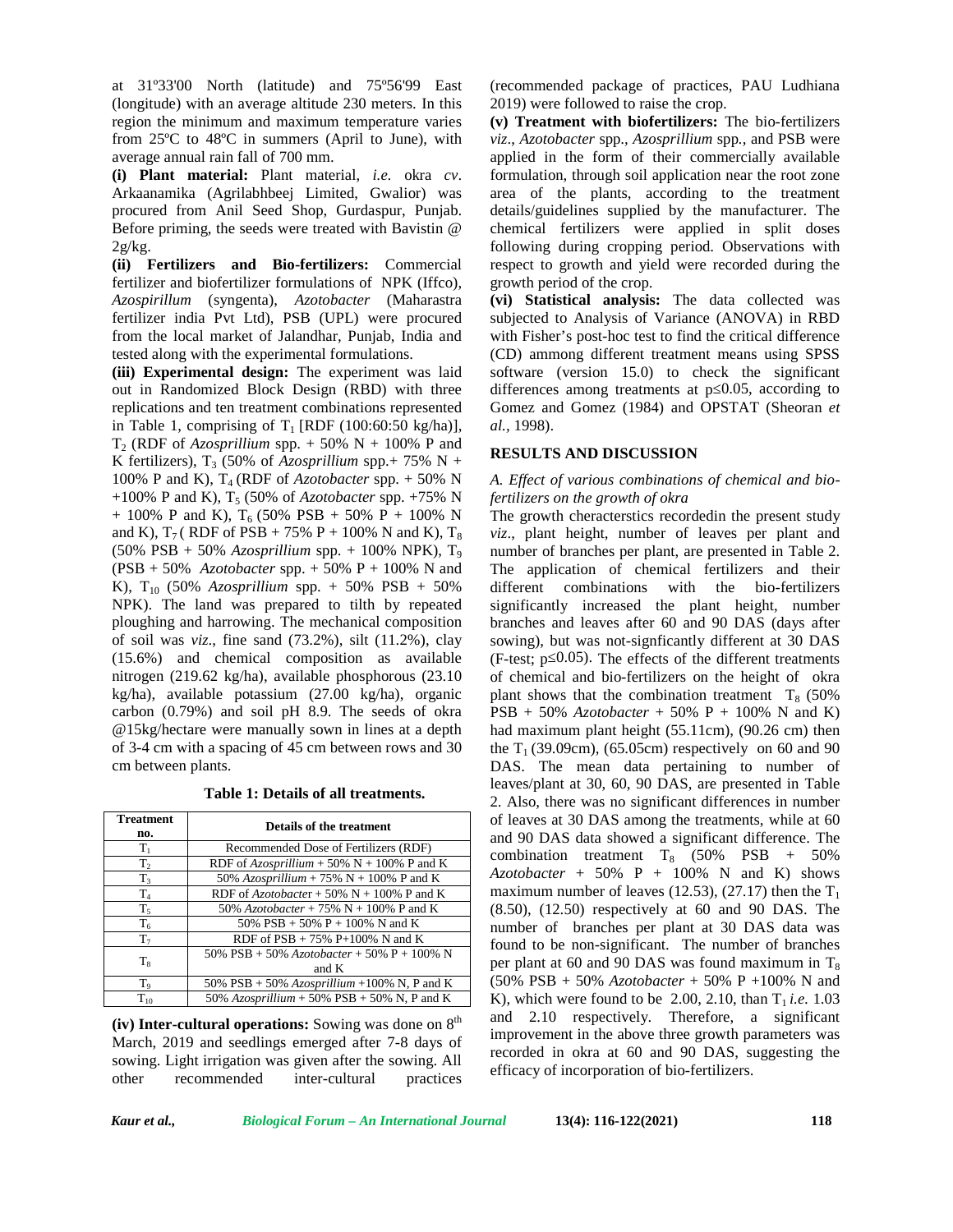| <b>Treatments</b>      | Plant height (cm) |               |               | <b>Number of leaves/plant</b> |               |               | Number of branches/plant |               |               |
|------------------------|-------------------|---------------|---------------|-------------------------------|---------------|---------------|--------------------------|---------------|---------------|
|                        | <b>30 DAS</b>     | <b>60 DAS</b> | <b>90 DAS</b> | <b>30 DAS</b>                 | <b>60 DAS</b> | <b>90 DAS</b> | <b>30 DAS</b>            | <b>60 DAS</b> | <b>90 DAS</b> |
| $T_1$                  | 17.04             | 39.09         | 65.04         | 6.93                          | 8.50          | 12.50         | 1.00                     | 1.03          | 2.10          |
| T <sub>2</sub>         | 20.44             | 48.69         | 77.92         | 7.00                          | 11.20         | 21.30         | 1.00                     | 1.37          | 2.77          |
| T <sub>3</sub>         | 18.48             | 41.24         | 68.78         | 7.40                          | 9.00          | 14.00         | 1.00                     | 1.10          | 2.23          |
| $T_4$                  | 19.78             | 50.47         | 80.16         | 7.20                          | 11.80         | 22.50         | 1.00                     | 1.50          | 3.05          |
| $T_5$                  | 18.86             | 43.33         | 70.40         | 6.67                          | 9.50          | 16.00         | 1.00                     | 1.17          | 2.37          |
| $T_6$                  | 20.08             | 47.26         | 75.26         | 7.13                          | 10.80         | 19.00         | 1.00                     | 1.27          | 2.57          |
| $T_7$                  | 21.33             | 52.33         | 82.50         | 8.20                          | 12.00         | 24.00         | 1.00                     | 1.53          | 3.11          |
| $T_8$                  | 21.33             | 55.11         | 90.26         | 8.80                          | 12.53         | 27.17         | 1.07                     | 2.00          | 4.06          |
| T <sub>9</sub>         | 21.83             | 54.09         | 86.00         | 8.40                          | 12.40         | 26.00         | 1.00                     | 1.80          | 3.65          |
| $T_{10}$               | 19.34             | 45.11         | 73.22         | 7.27                          | 10.30         | 17.47         | 1.00                     | 1.23          | 2.50          |
| S.E. (m <sub>±</sub> ) | 0.95              | 2.06          | 3.54          | 0.47                          | 0.52          | 1.11          | 0.02                     | 0.09          | 0.18          |
| C.D. (5%)              | N.S.              | 6.11          | 10.51         | N.S.                          | 1.54          | 3.30          | <b>N.S.</b>              | 0.27          | 0.55          |

**Table 2: Effect of various combinations of chemical and bio-fertilizers on growth of okra.**

Values are represented as means of three independent replicates  $(n = 3)$  for per plant height, number of leaves and number of branches; and for the comparison of means, the critical difference (CD) and S.E. (m±)were calculated (at p 0.05).

Further, the bio-fertilizers have also been reported to increase the growth of *Hibiscus sabdariffa* (Hassan, 2009) and cruciferous vegetables (Zaki *et al*., 2012), besides okra. In okra, the maximum plant height, number of branches and number of leaves, and minimum days to the first flower were recorded with *Azotobacter* and PSB (Manivannan and Singh, 2004). It has been suggested that the increases in vegetative growth of *Hibiscus sabdariffa* (L.) and broccoli may be due to increase in the soil microbial flora, which occurs as a cause of bio-fertilization (Hassan, 2009; Zaki *et al.,* 2012).

The microbes present in the inoculants produce organic acids, which act as a powerful chelator and make phosphorous available to the plants (Randhawa, 1962; Majanbu, 1986). Moreover, *Azotobacter* may increase the concentration of beneficial soil micro-organisms and the plant nutrients availability in soil (Hamidi *et al.,* 2006).

#### *B. Effect of various treatments on yield and yield related attributes of okra*

The yield and yield related attributes were recorded in the present study (*viz*., number of fruits/plant, fruit length, fruit breadth, average fruit weight, fruit yield per plant, fruit yield per plot and fruit yield per hectare) are presented in Table 3. The present study has indicated that the number of fruits/plant, fruit length, fruit breadth, average fruit weight, fruit yield per plant (g/plant), fruit yield per plot (kg/plot), and fruit yield per hectare (q/ha) were recorded maximum in  $T_8$  (50 %) PSB + 50 % *Azotobacter* + 50 % P + 100 % N and K) as 12.33, 8.60 cm, 15.47 mm, 13.57 g, 167.47 g, 11.27 kg, and 125.36 q respectively. The best improvement in the parameters was noticed due to the treatment  $T_{\rm a}$ (50% PSB + 50% *Azotobacter* + 50 % P + 100% N and  $K$ ).

| <b>Treatments</b> | No. of fruits<br>per plant | Fruit<br>length<br>(cm) | Fruit<br>breadth<br>(mm) | Average fruit<br>weight $(g)$ | Fruit<br>yield/plant<br>$(g/\text{plant})$ | Fruit<br>yield/plot<br>(kg/plot) | Fruit<br>yield/ha<br>(q/ha) |
|-------------------|----------------------------|-------------------------|--------------------------|-------------------------------|--------------------------------------------|----------------------------------|-----------------------------|
| $T_1$             | 7.50                       | 7.10                    | 12.78                    | 10.60                         | 79.52                                      | 7.48                             | 83.15                       |
| $T_2$             | 9.45                       | 7.95                    | 14.31                    | 11.20                         | 105.86                                     | 9.77                             | 108.68                      |
| $T_3$             | 7.73                       | 7.54                    | 13.57                    | 10.80                         | 83.52                                      | 8.57                             | 95.34                       |
| $T_4$             | 9.96                       | 8.01                    | 14.42                    | 11.40                         | 113.58                                     | 9.92                             | 110.32                      |
| $T_5$             | 7.96                       | 7.63                    | 13.73                    | 10.90                         | 86.76                                      | 8.80                             | 97.84                       |
| $T_6$             | 8.89                       | 7.83                    | 14.09                    | 11.17                         | 99.27                                      | 9.49                             | 105.51                      |
| $T_7$             | 10.65                      | 8.16                    | 14.68                    | 11.50                         | 122.42                                     | 10.35                            | 115.07                      |
| $T_8$             | 12.33                      | 8.60                    | 15.47                    | 13.57                         | 167.47                                     | 11.27                            | 125.36                      |
| $T_9$             | 11.34                      | 8.17                    | 14.70                    | 13.00                         | 147.35                                     | 11.10                            | 123.40                      |
| $T_{10}$          | 8.61                       | 7.65                    | 13.77                    | 11.00                         | 94.75                                      | 9.02                             | 100.33                      |
| $S.E.$ (m $\pm$ ) | 0.24                       | 0.20                    | 0.47                     | 0.14                          | 3.40                                       | 0.08                             | 0.93                        |
| C.D. (5%)         | 0.70                       | 0.60                    | 1.38                     | 0.42                          | 10.12                                      | 0.25                             | 2.78                        |

**Table 3: Effect of various treatments on yield and yield related attributes of okra.**

Values are represented as means of three independent replicates  $(n = 3)$  for fruit per plant, fruit length, fruit breadth, average fruit weight, fruit yield per plant, fruit yield per plot, fruit yield per hectare; and for the comparison of means, the critical difference (CD) and S.E. (m $\pm$ ) were calculated (at p 0.05)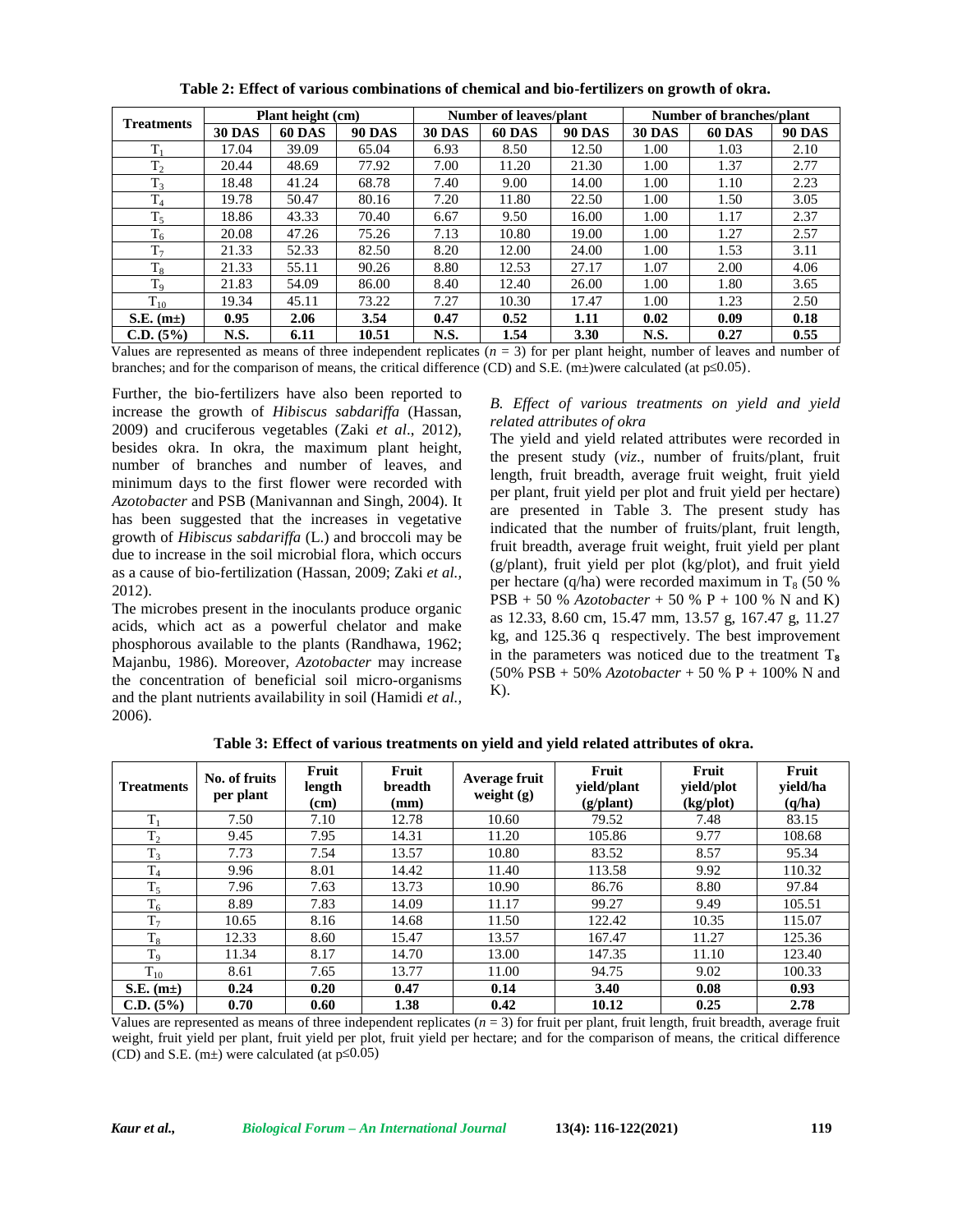A simmilar increase in the yield of *Hibiscus sabdariffa* L. were previously reported by the application of the bio-fertilizers in combination wih chemical fertilizers (Youssef *et al*., 2014). Similiarly, the addition and amendments of bio-fertilzer and effective microorganism increased the yield of *Vigna radiata* (L.) by 84% (Javaid and Bajwa, 2011). In some other studies, it was found that the application of PSB increases the growth and yield of okra (Anandan, 2000; Prabhu *et al*., 2003). The combined effects of *Azospirillum* and PSB were found to increase okra yield (Gaur, 1990; Poi, 1998). The inoculation of PSB leads to the production of organic and inorganic acids (*e.g.*, citric acid, formic acid and acetic acid *etc*.), that may solubilize the insoluble form of phosphorus and increase its bio-availability (Bora *et al*., 2002).

The number of fruits/plant and average fruit weight had positive contributory factors to yield/plant in okra due to their direct effects. The application of both chemical and bio-fertilizers alone or in combination, enhances soil organic matter as well as the N, P and K content of the soil. Bio-fertilizers as the source of nutrients might have provided the base for better absorption of nutrients which accelerated the rate of photosynthesis and ultimately the yield of fruits**.** It was suggested that the increase in vegetative development, production, and yield attributing characters was primarily due to nutrient translocation and photosynthetic activity assimilation during the crop growth stage (Edward and Daniel, 1992). The bio-fertilizers improve the yield related attributes in the medicinal plants like *Salvia officinalis* and *Echinacea purpurea* (Marashi *et al*., 2015; Jokar *et al*., 2015).

Their application has resulted in better development,<br>
Acknowlegement. establishment, and availability and uptake of nutrients that have resulted in better vegetative growth. More count of bacterial and fungal population promotes the plant metabolic activity and results in better growth of morphological characters. Indigenous microorganisms promote growth through nitrogen fixation, dissolution of insoluble organophosphates or hydrolysis of aqueous organophosphates to inorganophosphate and produce IAA (Phua *et al.,* 2012). When *Azospirillum* was enriched with decomposed organic manures, its activity in okra enhanced fruit yield (Parvatham and Vijayan, (1989); Subbiah, 1991). *Azotobacter* and *Azospirillum S*pp. both are free living and endophytic bacteria (García-Fraile *et al*., 2015). These nitrogen fixing bacteria have the ability not only to fix nitrogen but also to release certain phytohormons of  $GA<sub>3</sub>$  and IAA nature which could stimulate plant growth, absorption of nutrients, and photosynthesis process, and improve seed germination (Umesha *et al.*, 2018). The application of *Azotobacter* spp. increased the plant height, stem base diameter, fresh and drymatter of maize seedlings (Iwuagwu *et al*., 2013). *Azotobacter* spp. were also reported to protect plants from root pathogens, boosts the activity of indigenous soil microorganisms, and

increases *Zea mays* (L) crop yield (Mahato and Kafle, 2018; Vikhe, 2014).

### **CONCLUSION AND FUTURE SCOPE**

From the present investigation, it is concluded that the treatment combination  $T_8$  (50% PSB + 50%)  $Azotobacter + 50\% P + 100\% N$  and K) was found the best in terms of growth and fruit yield of okra, followed by treatment T7 (RDF of PSB  $+ 75 % P + 100 % N$  and K) in all the parameters and lowest readings was observed in treatment T1 (RDF) in terms of growth and yield and treatment T9 (50% RDF + 100% PSB) in terms of quality parameters. Our results suggest that  $T_8$ combination of bio-fertilizer and chemical fertilizer may be utilized for vegetable production in sustainable and organic agricultural systems. Okra growth and nutrient build up were aided by the use of a biofertilizer containing beneficial bacteria and chemical fertilizer containing N, P and K, as well as possible changes in soil characteristics. The findings of the present study suggest that in addition to enhancing crop growth and yield, such approaches save mineral N fertilizers, which may have a favourable impact on long-term agricultural productivity in low-organic matter soils. Furthermore, the prospect of preserving soil ecology and the ecosystem must not be overlooked. Biofertilizers along with chemical fertilizer might be utilised as value-added soil amendments to improve soil fertility and crop yield by supplementing organic and low chemical fertiliser rates. Incresased use of fertilizers will decrease our dependency on the chemical fertilizers, therby leading to the sustainable and eco-friendly cultivation of okra.

The authors acknowledge the infrastructural support provided by DAV University administration to carry out the present work. **Conflict of Interest.** None.

### **REFERENCES**

- Adelusi, A. A., Makinde, A. M., & amp; Folorunso, A. E. (2006). Comparative Studies of Physico-biochemical Parameters in Abelmoschus esculentus (L.) Moench and A. moschatus (Moench), *Research Journal of Botany 1*(2): 104-109.
- Anandan, M. (2000). Integrated Approach of Bio-Fertilizer for Sustainable Agriculture. *Intensive Agriculture*, *38*(1-2): 9-11.
- Anonymous (2018a). Horticulture Statistics at a Glance. Horticulture Statistics Division, Ministry of Agriculture and Farmers᾽ Welfare, Government of India, New Delhi, 10 pp.
- Anonymous (2018b). Package and Practices for cultivation of vegetables. Centre for Communication and International Linkage, Punjab Agriculture University, Ludhiana, 1 pp.
- Benchasri, S. (2012). Okra (*Abelmoschus esculentus* (L.) Moench) as a valuable vegetable of the world. *Ratarstvoipovrtarstvo*, *49*(1): 105-112.

*Kaur et al., Biological Forum – An International Journal* **13(4): 116-122(2021) 120**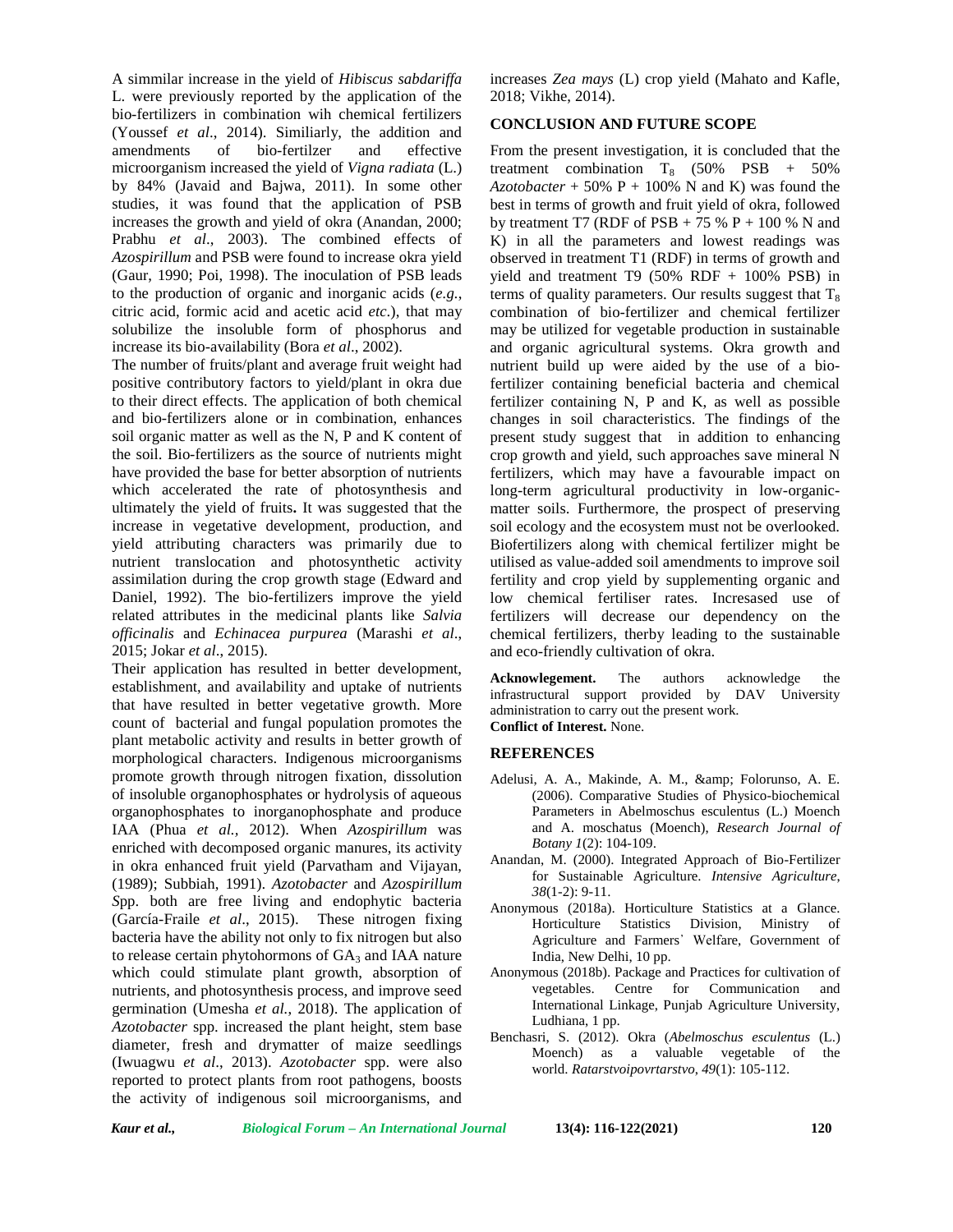- Bora, S. S., Singh, A. P., & Kumar, N. (2002). Bio fertilizers: Natural cheap source of nutrients. *Farmers Digest*, *35*: 11-12.
- Chahal, H. S., Singh, S., Dhillon, I. S., & Kaur, S. (2019). Effect of integrated nitrogen management on macronutrient availability under cauliflower (*Brassica oleracea* var. botrytis L.). *International Journal Current Microbiology Applied Sciences*, *8*(4): 1623- 1633.
- Chattopadhyay, A., Dutta, S., & Chatterjee, S. (2011). Seed yield and quality of okra as influenced by sowing dates. *African Journal of Biotechnology*, *10*(28): 5461-5467.
- Choudhary, K., More, S. J. & Bhanderi, D. R. (2015). Impact of biofertilizers and chemical fertilizers on growth and yield of okra (*Abelmoschus esculentus* L. Moench). *The ecoscan*, *9*(1-2): 67-70.
- Dissanayaka, D. M. S. B., Ghahremani, M., Siebers, M., Wasaki, J., & Plaxton, W. C. (2021). Recent insights into the metabolic adaptations of phosphorus-deprived plants. *Journal of Experimental Botany*, *72*(2): 199- 223.
- Edwards, D. R., & Daniel, T. C. (1992). Environmental impacts of on-farm poultry waste disposal—A review. *Bioresource technology, 41*(1), 9-33.
- El-Maaloum, S., Elabed, A., Alaoui-Talibi, Z. E., Meddich, A., Filali-Maltouf, A., Douira, A., & El Modafar, C. (2020). Effect of arbuscular mycorrhizal fungi and phosphate-solubilizing bacteria consortia associated with phospho-compost on phosphorus solubilization and growth of tomato seedlings (*Solanum lycopersicum* L.). *Communications in Soil Science and Plant Analysis*, *51*(5): 622-634.
- Emami, S., Alikhani, H. A., Pourbabaee, A. A., Etesami, H., Motasharezadeh, B., & Sarmadian, F. (2020). Consortium of endophyte and rhizosphere phosphate solubilizing bacteria improves phosphorous use efficiency in wheat cultivars in phosphorus deficient soils. *Rhizosphere*, *14*, 100196.
- García-Fraile, P., Menéndez, E., & Rivas, R. (2015). Role of bacterial bio fertilizers in agriculture and forestry. *AIMS Bioengineering*, *2*(3): 183-205.
- Gaur, A. C. (1990). Physiological functions of phosphate solubilizing micro-organisms. Phosphate Solubilizing Micro-organisms as Biofertilizers. *Omega Scientific Publishers*, New Delhi. 16-72.
- Gemede, H. F., & Ratta, N. (2014). Ant nutritional factors in plant foods: Potential health benefits and adverse effects. *International Journal of Nutrition and Food Sciences*, *3*(4): 284-289.
- Gemede, H. F., Ratta, N., Haki, G. D., Woldegiorgis, A. Z. & Beyene, F. (2015). Nutritional quality and health benefits of okra (*Abelmoschus esculentus*): A review. *Journal of Food Process Technology*, *6*(458): 2.
- Gomez, K. A., & Gomez, A. A. (1984). Statistical procedures for agricultural research. *John Wiley and Sons*.
- Gurbuz, I., Üstün, O., Yesilada, E., Sezik, E., & Kutsal, O. (2003). Anti-ulcerogenic activity of some plants used as folk remedy in Turkey. *Journal of Ethnopharmacology*, *88*(1): 93-97.
- Hamidi, A., Ghalavand, A., Dehghan, S. M., Malakouti, M. J., Asgharzadeh, A., & Choukan, R. (2006). The Effects of Application of Plant Growth Promoting Rhizobacteria (PGPR) On The Yield of Fodder Maize

(*Zea mays* L.). *Journal of Pajouhesh and Sazandegi*, 19(1): 16-22.

- Hassan, F. A. S. (2009). Response of *Hibiscus sabdariffa* L. plant to some bio-fertilization treatments. *Annals of Agricultural Science (Cairo)*, *54*(2): 437-446.
- Iwuagwu, M., Chukwuka, K. S., Uka, U. N., & Amandianeze, M. C. (2013). Effects of biofertilizers on the growth of *Zea mays* L. *Asian Journal of Microbiology, Biotechnology and Environmental Sciences*, *15*(2): 235-240.
- Javaid, A., & Bajwa, R. (2011). Effect of effective microorganism application on crop growth, yield, and nutrition in *Vigna radiata* (L.) Wilczek in different soil amendment systems. *Communications in Soil Science and Plant Analysis*, *42*(17): 2112-2121.
- Jokar, A. M., Amoli, H. F. & Niknejad, Y. (2015). Effect of bio-fertilizer on the agronomic characteristics of livestock and medicinal herb *(Echinacea purpurea) Biological Forum – An International Journal* (*Research Trend*)*, 7*(1): 1575-1579.
- Kumar, R., Patil, M. B., Patil, S. R., & Paschapur, M. S. (2009). Evaluation of *Abelmoschus esculentus* mucilage as suspending agent in paracetamol suspension. *International Journal of Pharm Tech Research*, *1*(3): 658-665.
- Liu, I. M., Liou, S. S., Lan, T. W., Hsu, F. L., & Cheng, J. T. (2005). Myricetin as the active principle of *Abelmoschus moschatus* to lower plasma glucose in streptozotocin-induced diabetic rats. *Planta medica*, *71*(07): 617-621.
- Mahato, S., & Kafle, A. (2018). Comparative study of Azotobacter with or without other fertilizers on growth and yield of wheat in Western hills of Nepal. *Annals of Agrarian Science*, *16*(3): 250-256.
- Majanbu, I. S., Ogunlela, V. B., & Ahmed, M. K. (1986). Response of two okra (*Abelmoschus esculentus* L. Moench) varieties to fertilizers: Growth and nutrient concentration as influenced by nitrogen and phosphorus application. *Fertilizer Research*, *8*(3): 297-306.
- Manivannan, M. I., & Singh, J. P. (2004). Effect of biofertilizers on the growth and yield of sprouting broccoli (*Brassica oleracea* var. Italica Plenck) under Allahabad agro climatic conditions. *Biovedjournal, 15*(1/2): 33-36.
- Marashi, S. J., Niknejad, Y., & Amoli, H. F. (2015). Comparison of the impact of bio-fertilizers on agronomic characteristics, livestock and medicinal *Salvia officinalis*. *Biological Forum – An International Journal* (*Research Trend*)*, 7*(1): 1585- 1588*.*
- Mihretu, Y., Weyessa, G., & Adugna, D. (2014). Variability and association of quantitative characters among okra (*Abelmoschus esculentus* (L.) Moench) collection in south western Ethiopia. *Journal of Biological Sciences*, *14*(5): 336-342.
- Muluken, D., Wassu, M., & Endale, G. (2016). Variability, heritability and genetic advance in Ethiopian okra [*Abelmoschus esculentus* (L.) Monech] collections for tender fruit yield and other agro-morphological traits. *Journal of Applied Life Sciences International*, *4*(1): 1-12.
- Onyenuga, V.A., (1968). Nigeria's Food and Feeding Stuffs, their Chemistry and Nutritive value 3rd edition. *Ibadan University Press*, Nigeria, pp: 99.

*Kaur et al., Biological Forum – An International Journal* **13(4): 116-122(2021) 121**